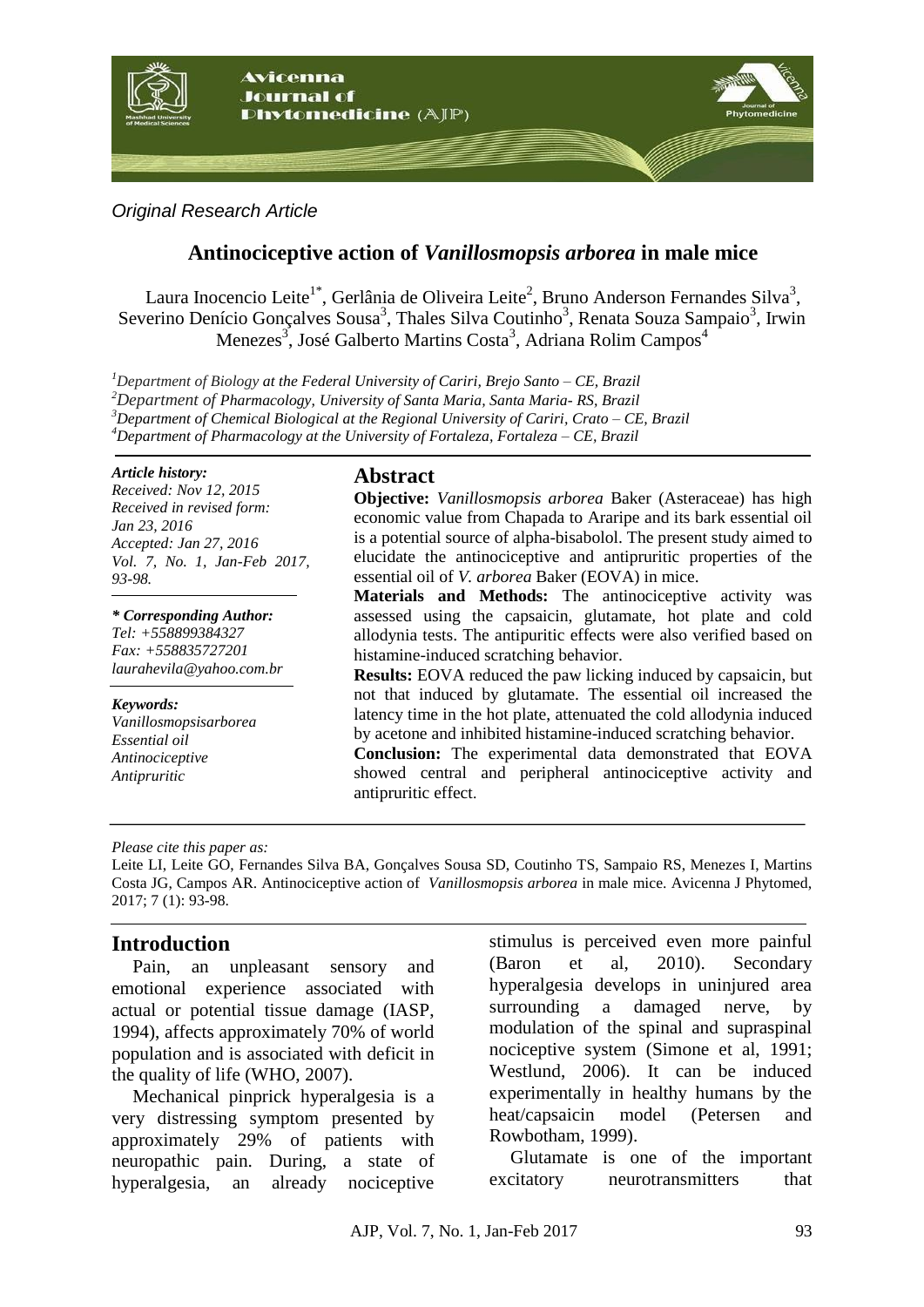participates in many physiological and pathological states as nociception and hypersensitivity (Dickenson, 1997; Coderre, 1993) central nervous system injury (Lipton and Rosenberg, 1994; Hudspith, 1997). Although there is evidence indicating that glutamate has a relevant role in the process of pain transmission, it has not been completely established, however, whether glutamate is able to directly produce nociception when it is injected into the rat paw (Teixeira, 2001).

*V. arborea* Baker is native to the Araripe National Forest, in the Northeast of Brazil in the state of Ceará. There are few studies concerning the traditional use of this plant. However, some biological and pharmacological studies have shown that its essential oil presents antinociceptive activities (Santos et al., 2015; Leite et al, 2014).

This study aimed to evaluate the central and peripheral antinociceptive activity as well the antipruritic effect of the essential oil from *V. arborea*.

### **Materials and Methods Obtaining the essential oil**

The essential oil from *V. arborea* bark (EOVA) was obtained in the Natural Products Research Laboratory of Regional University of Cariri. Phytochemical analysis revealed the presence of  $(-)-\alpha$ bisabolol (97.9%), methyl eugenol (1.6%) and bisabolol oxide (0.5%).

### **Animals**

Male Swiss albino mice  $(20-25 \text{ g}; \text{ n=8})$ obtained from the Central Animal House of Regional University of Cariri, were housed in environmentally controlled conditions (22º C,; 12 hr-12 hr light-dark cycle), with free access to standard pellet diet (Purina, São Paulo, Brazil) and water. Animals were kept in cages with raised floors to prevent coprophagy. All experimental protocols were in accordance with the ethical guidelines of National Council for the Control of Animal Experimentation, Brazil.

### **Capsaicin test**

Capsaicin was used to induce nociception as previously described by Gadotti et al (2005). Groups were treated with vehicle (2% Tween 80, 10 ml/kg, p.o.), EOVA (25, 50, 100 and 200 mg/kg, p.o.) or morphine (7.5 mg/kg, s.c.). Then 30 or 60 min after the treatments, animals received capsaicin (1.6 μg in 20 μl, intraplantar). The time spent for licking the injected paw in seconds (sec was recorded for a period of 360 sec.

### **Glutamate test**

Glutamate was used to induce nociception as previously described by Beirith et al (2002). Treatments were the same as those in capsaicin test. Then, 30 or 60 min after the treatments, animals received capsaicin (20 mmol/paw, intraplantar). The time spent for licking the injected paw in sec was recorded for a period of 900 sec.

### **Hot plate test**

The hot-plate test (Eddy et al, 1953) was used to evaluate the central antinociceptive effect of EOVA. Here, the time latency to lick either hind paw or to jump up (reaction time) when placed on a hot-plate  $(55.0 \pm 1.0 \degree C)$  (Ugo Basile, model-DS 37, Italy), was recorded. Mice showing a pretreatment reaction time greater than 15 sec in the hot-plate test were not used in the experiment. A cut off time of 45 sec was used to avoid tissue damage. Treatments were the same as those in capsaicin and glutamate tests. The reaction time was recorded before (0) and 0.5, 1, 1.5, 24 and 48 hr after the treatments.

### **Cold sensitivity**

To assess cold allodynia (Choi et al,  $2012$ ) a drop (50 µl) of acetone was placed against the centre of the plantar surface of the hind paw and a stopwatch was started.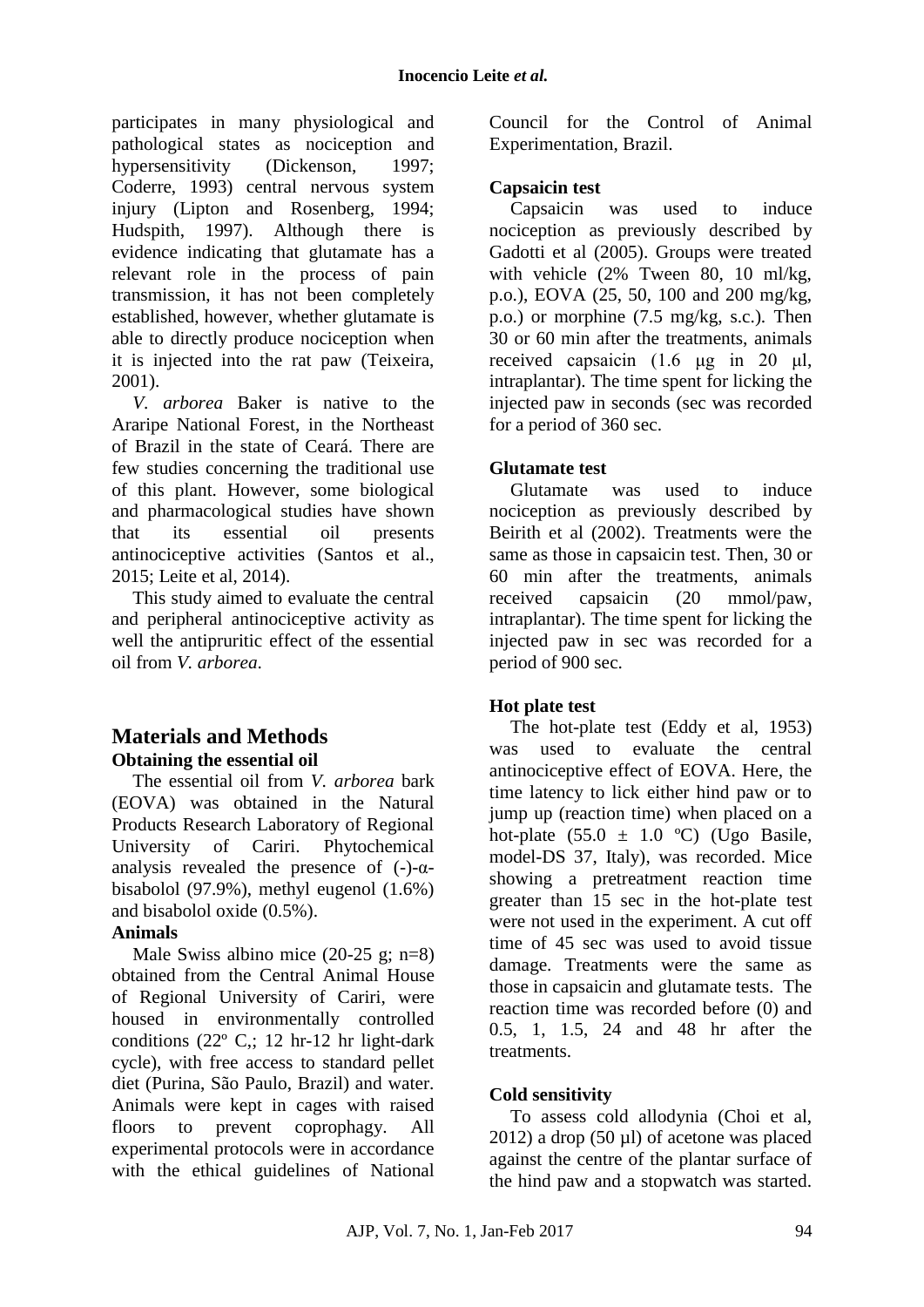Groups were treated with vehicle (2% Tween 80, 10 ml/kg, p.o.), EOVA (25, 50, 100 and 200 mg/kg, p.o.) or morphine (7.5 mg/kg, s.c.). Mice response was monitored in the first 20 sec after acetone application. If the mouse did not withdraw, flick or stamp its hind paw within this 20 sec period, then no response was recorded for that trial (0). However, if within this 20 sec period the animal responded to the cooling effect of the acetone, then the animal's response was assessed for an additional 20 sec (a total of 40 sec from initial application). Responses to acetone were graded according to the following four-point scale: 0, no response; 1, quick withdrawal, flick or stamp of the paw; 2, prolonged withdrawal or repeated flicking (more than 2 times) of the paw; 3, repeated flicking of the paw with licking directed at the plantar surface of the hind paw. Acetone was applied alternately three times to each hind paw and the responses were scored categorically. Cumulative scores were then generated for each mouse.

### **Histamine-induced scratching behavior**

Groups were treated with vehicle (2% Tween 80, 10 ml/kg, p.o.), EOVA (25, 50, 100 and 200 mg/kg, p.o.) or dexchlorpheniramine maleate (2 mg/kg, p.o.). Then, 60 min after the treatments, histamine (100 nmol) was injected into the neck intradermally (applied 20 µl). After histamine injection, bouts of scratching were counted for 1 hr.

### **Statistical analysis**

The results are presented as mean±SEM. for 8 animals per group. Statistical comparisons of the data were made by one-way analysis of variance (ANOVA), followed by Newman Keuls test for multiple comparisons using Graph Pad Prism, version 4.0. Differences were considered statistically significant at p< 0.05.

### **Results**

### **Capsaicin, glutamate and hot-plate tests**

Table 1 shows that EOVA significantly diminished the paw-licking response to subplantar injection of capsaicin when compared to vehicle-treated group (control). EOVA at all doses was not able to inhibit glutamate-induced licking time (Table 1). EOVA 50 (0.5 hr) and 200 mg/kg (1 and 24 hr) groups manifested significant antinociception as compared to control group (Table 2).

Table 1. Effect of EOVA on capsaicin and glutamate tests in mice

| Groups       | Dose<br>(mg/kg) | Paw licking time (sec) |                  |  |
|--------------|-----------------|------------------------|------------------|--|
|              |                 | Capsaicin              | <b>Glutamate</b> |  |
| Control      |                 | $45.17 + 5.250$        | $43.83 + 6.498$  |  |
| <b>EOVA</b>  | 25              | $22.75 + 2.401$ ****   | $48.00 + 11.81$  |  |
|              | 50              | $15.25 + 0.881$ ****   | $30.67 + 6.427$  |  |
|              | 100             | $6.375 + 1.438$ ****   | $53.33 + 13.60$  |  |
|              | 200             | $21.38 + 3.289$ ****   | $52.00+9.688$    |  |
| Morphin<br>e | 7.5             | $3.875 + 2.401$ ****   | 19.56±4.198**    |  |

Data are presented as mean  $\pm$  SEM of 8 mice/group. \*\*  $p < 0.01$ ; and \*\*\*\*p  $\le 0.0001$  vs control (ANOVA, Newman Keuls test).

### **Cold sensitivity and histamine-induced scratching behavior**

Administration of EOVA (25, 50, 100 and 200 mg/kg, p.o.) attenuated the cold allodynia induced by acetone. EOVA at 25 and 200 mg/kg significantly inhibited histamine-induced scratching behavior in mice (Table 3).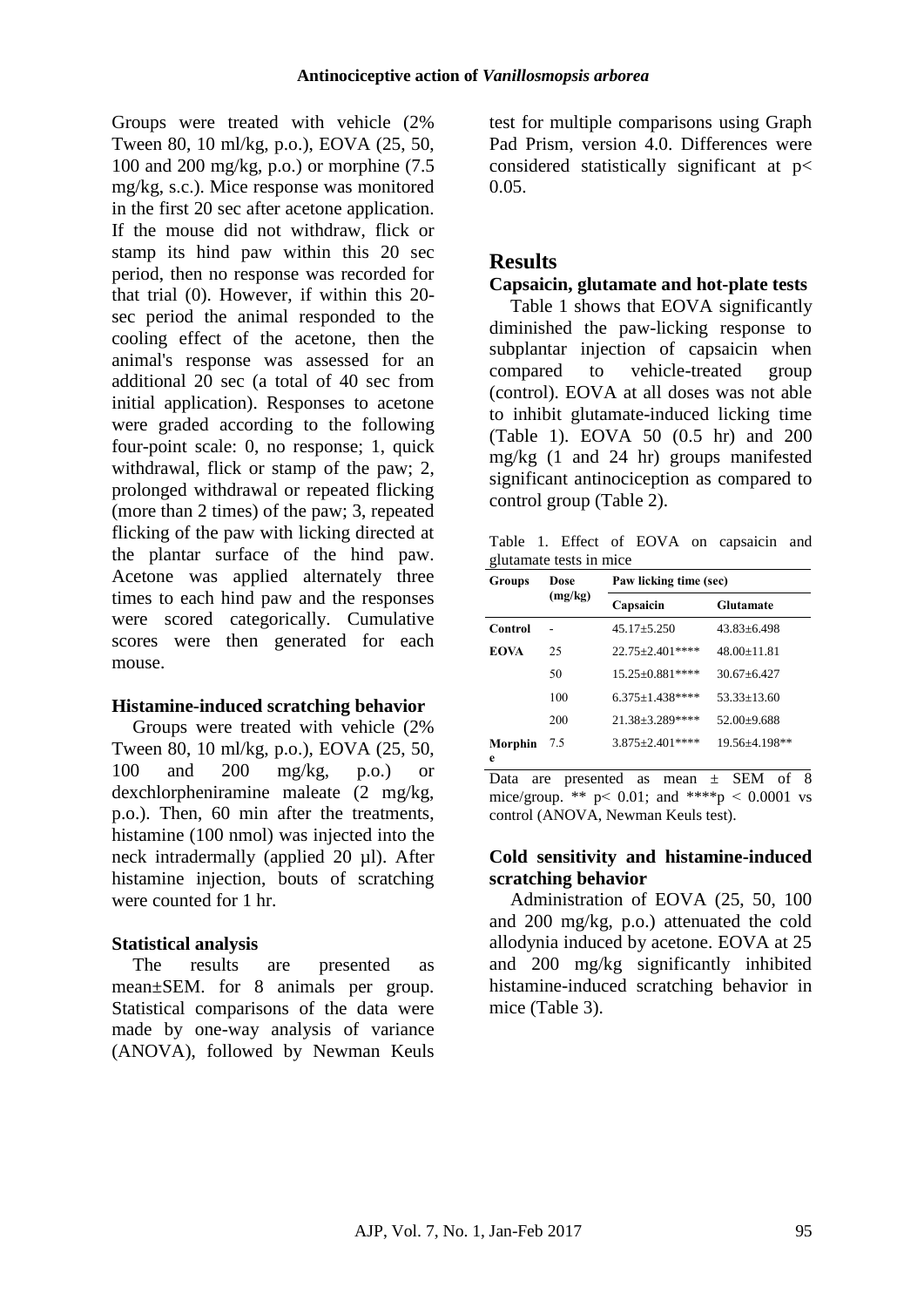| <b>Groups</b> | <b>Dose</b><br>(mg/kg) | <b>Reaction time (sec)</b> |                   |                  |                    |                   |                   |
|---------------|------------------------|----------------------------|-------------------|------------------|--------------------|-------------------|-------------------|
|               |                        | 0hr                        | 0.5 <sub>hr</sub> | 1hr              | 1.5 <sub>hr</sub>  | 24 <sub>hr</sub>  | 48hr              |
| Control       | ٠                      | $14.96 \pm 1.21$           | $13.14 \pm 1.25$  | $13.53 \pm 1.67$ | $14.46 \pm 0.72$   | $13.15 \pm 0.63$  | $15.03 \pm 1.11$  |
| <b>EOVA</b>   | 25                     | $10.68 + 0.45$             | $17.75 \pm 1.17$  | $13.21 + 0.89$   | $14.46 \pm 1.05$   | $10.15 \pm 0.51$  | $10.65 \pm 0.95$  |
|               | 50                     | $16.90 \pm 2.38$           | $19.56 + 1.94$ ** | $14.31 \pm 0.69$ | $13.53 + 0.86$     | $14.46 + 1.30$    | $11.31 \pm 0.58$  |
|               | 100                    | $14.62+1.63$               | $15.62 + 1.42$    | $14.96 + 0.86$   | $17.93 \pm 1.52$   | $12.84 + 0.73$    | $11.25 \pm 0.75$  |
|               | 200                    | $9.65 \pm 0.73$            | $14.87 \pm 1.52$  | $20.50 + 1.31**$ | $14.84 + 1.12$     | $18.73 \pm 1.39*$ | $11.50 \pm 0.55$  |
| Morphine      | 7.5                    | $12.62 + 1.72$ ***         | $24.50+1.50***$   | $27.62 + 1.45**$ | $24.62 \pm 1.34**$ | $25.50 \pm 1.99$  | $22.62 \pm 1.46*$ |

#### Table 2. Effect of EOVA on hot-plate test

Values represent mean  $\pm$  SEM. p < 0.05; \*\* p < 0.01; and \*\*\* p<0.001 as compared to the control group (ANOVA, Student-Newman Keuls).

| Table 3. Effect of EOVA on acetone-induced cold sensitivity and histamine-induced scratching behavior |  |  |
|-------------------------------------------------------------------------------------------------------|--|--|
|-------------------------------------------------------------------------------------------------------|--|--|

| <b>Groups</b>               | Dose $(mg/kg)$ | Cold sensitivity           | <b>Scratching behavior</b>   |  |
|-----------------------------|----------------|----------------------------|------------------------------|--|
|                             |                | <b>Reaction time (sec)</b> | Number of scratches (60 min) |  |
| Control                     | ۰              | $91.00 \pm 4.21$           | $45.17 \pm 5.25$             |  |
| <b>EOVA</b>                 | 25             | $52.00 \pm 5.83$           | $56.00 \pm 8.03$             |  |
|                             | 50             | $75.17 \pm 3.37$           | $87.17 \pm 16.02$            |  |
|                             | 100            | $42.00 \pm 6.32$ ***       | $90.00 \pm 21.14$            |  |
|                             | 200            | $49.67 \pm 4.75$ ***       | $43.50 \pm 11.15**$          |  |
| Morphine                    | 7.5            | $34.29 \pm 4.62$ ***       |                              |  |
| Dexchlorpheniramine maleate | $\overline{2}$ | ۰                          | $29.33 \pm 1.66$ ****        |  |

Values represent mean  $\pm$  SEM. \*\* p< 0.01; \*\*\* p< 0.001 and \*\*\*\* p < 0.0001 as compared to the control group (ANOVA, Student-Newman-Keuls).

#### **Discussion**

Pain control is one of the most important therapeutic priorities. In normal conditions, this activity is associated with and afferent impulses (C and A) of the peripheral nerves that are activated by various stimuli (thermal, mechanical or chemical). Several pathological diseases and tissue injuries result in the pain. This response results in local release of a variety of chemicals that act on nerve endings, either by activating them directly, or increasing their sensitivity to other form of stimulation (Rang et al, 2004).

Leite et al., 2014) previously demonstrated the antinociceptive activity of essential oil *Vanillosmopsis arborea* (EOVA) on topical corneal pain. Thus, this research attempted to provide a better understanding of the therapeutic utility of this oil and its mechanisms of action. It should be also taken into account that the oil is a mixture of compounds; however, by this activity may be related to its major component, (-)-α-bisabolol.

EOVA, at all doses, significantly reduced capsaicin-induced nociceptive behaviors. These results are in contrast with our previous study which reported that EOVA was not able to decrease the capsaicin-induced ear edema (Leite et al, 2011). This difference between results can be justified by minor absorption of EOVA via transdermal route, a fact observed in other studies (Wokvich et al., 2006). Hypothesis reinforced since the EOVA was effective in preventing visceral nociception induced by capsaicin (Benson, 2005).

EOVA could not revert the nociceptive behavior induced by glutamate, suggesting that there is no involvement of glutamatergic neurons in the EOVA antinociceptive effects.

The antinocicepitve effect of EOVA on hot-plate test suggests a supraspinal activity, as it is known that this test is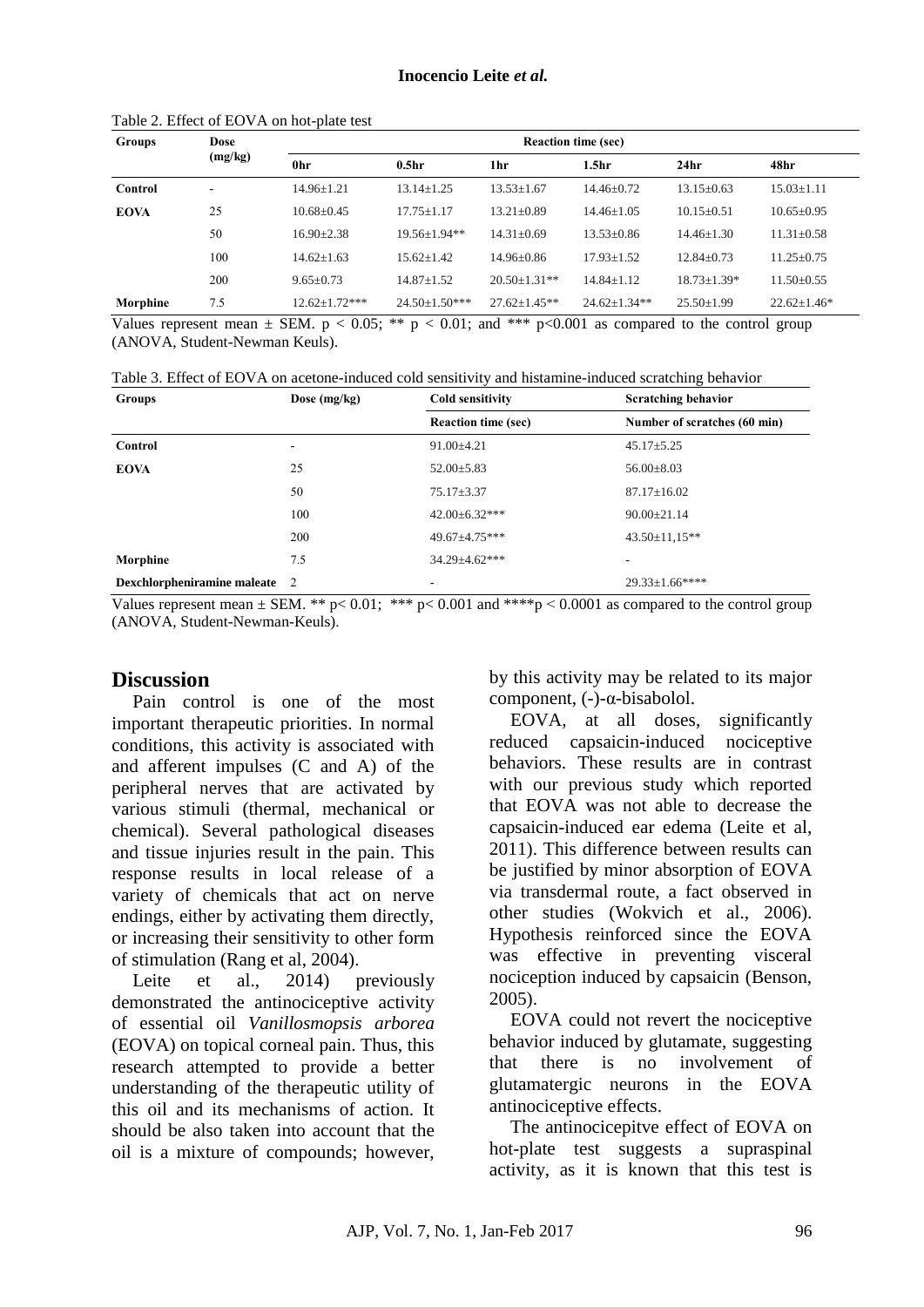sensitive to opioids and other substances that act on the central nervous system.

We decided to investigate the antiallodynic effect of EOVA against topical acetone. This stimulus is not harmful, and activates the free nerve endings sensitive to cold. EOVA, at all doses, increased cold nociceptive threshold and this can be related to a sensitization of supraliminal stimuli. Mediators involved in this test have an important role in the development of nociceptive response induced by different stimuli (Cunha et al, 2008).

It was first shown, in our study the antipruriginous effect of EOVA. According to Dogrul et al. (2001), the itch caused by histamine presents a nociceptive component. So, we believe that EOVA reduces the pruritus by modulation of the pain process. This EOVA effect may be related to the ability of this oil to modulates pain by affecting the serotoninergic neurotransmission (Leite et al., 2014).

These results demonstrate antipruritic and antinociceptive potentials of EOVA, suggesting a central mechanism exerting downward inhibition.

### **Acknowledgements**

The authors are grateful to CAPES, CNPq and Funcap for financial support.

### **Conflict of interest**

There are no conflicts of interests.

### **References**

- Baron R, Binder A, Wasner G. 2010. Neuropathic pain: diagnosis, pathophysiological mechanisms, and treatment. Lancet Neurol, 9: 807–819.
- Beirith A, Santos RSA and Calixto JB, 2002. Mechanisms underlying the nociception and paw oedema caused by injection of glutamate into the mouse paw. Brain Res, 924.2: 219-228.
- Benson HAE 2005. Transdermal drug delivery: Penetration enhancement techniques. Curr Drug Deliv; 2 : 23 – 33.
- Choi AL, Sun G, Zhang Y, Grandjean P. 2012. Developmental fluoride neurotoxicity: a systematic review and meta-analysis. Environ Health Perspect, 120:1362–1368.
- Coderre TJ, 1993. The role of excitatory amino acid receptors and intracellular messengers in persistent nociception after tissue injury in rats. Mol Neurobiol*,* 7: 229–246.
- Cunha TM, Verri WAJ, Schivo IR, Napimoga MH, Parada CA, Poole S, Teixeira MM, Ferreira SH, Cunha FQ. 2008. Crucial role of neutrophils in the development of mechanical inflammatory hypernociception. J Leukoc Biol, 83: 824- 832.
- Dickenson. 1997. Mechanisms of central hypersensitivity: excitatory amino acid mechanisms and their control, in: A. Dickenson, J.-M. Besson (Eds.), The Pharmacology of Pain, Springer, Berlin, 167–209.
- Dogrul A, Ossipov MH, Porreca F. 2009. Differential mediation of descending pain facilitation and inhibition by spinal 5-HT3 and 5-HT7 receptors. Brain Res, 1280: 52- 59.
- Eddy, NB and Leimbach D. 1953. Synthetic analgesics. II. Dithienylbutenyl-and dithienylbutylamines. J Pharmacol Exp Therap, 107: 385-393.
- Gadotti VM, Santos AR, Silva CM, Schmeling LO, Machado C and Liz FH. 2005. Antinociceptive action of the extract and the flavonoid quercitrin isolated from Bauhinia microstachya leaves. J Pharmacol, 57: 1345-1351.
- Hudspith MJ. 1997. Glutamate: a role in normal brain function, anaesthesia, analgesia and CNS injury. Br J Anaesth, 78: 731– 747.
- International Association for the Study of Pain. Pain, IASP Pain Terminology. 1994. http://www.iasp-pain.org/Taxonomy
- Leite GO, Sampaio RS, Leite LHI, Menezes IRA, Costa JGM, Campos AR. 2011. Attenuation of visceral pain in mice by the essential oil from *Vanillosmopsis arborea* Baker. Rev Dor São Paulo, 12: 46-9.
- Leite LHI, Leite GO, Coutinho TS, Sousa SDG, Sampaio RS, Costa JGM, Menezes IRA, Campos AR. 2014. Topical Antinociceptive Effect of *Vanillosmopsis arborea* Baker on Acute Corneal Pain in